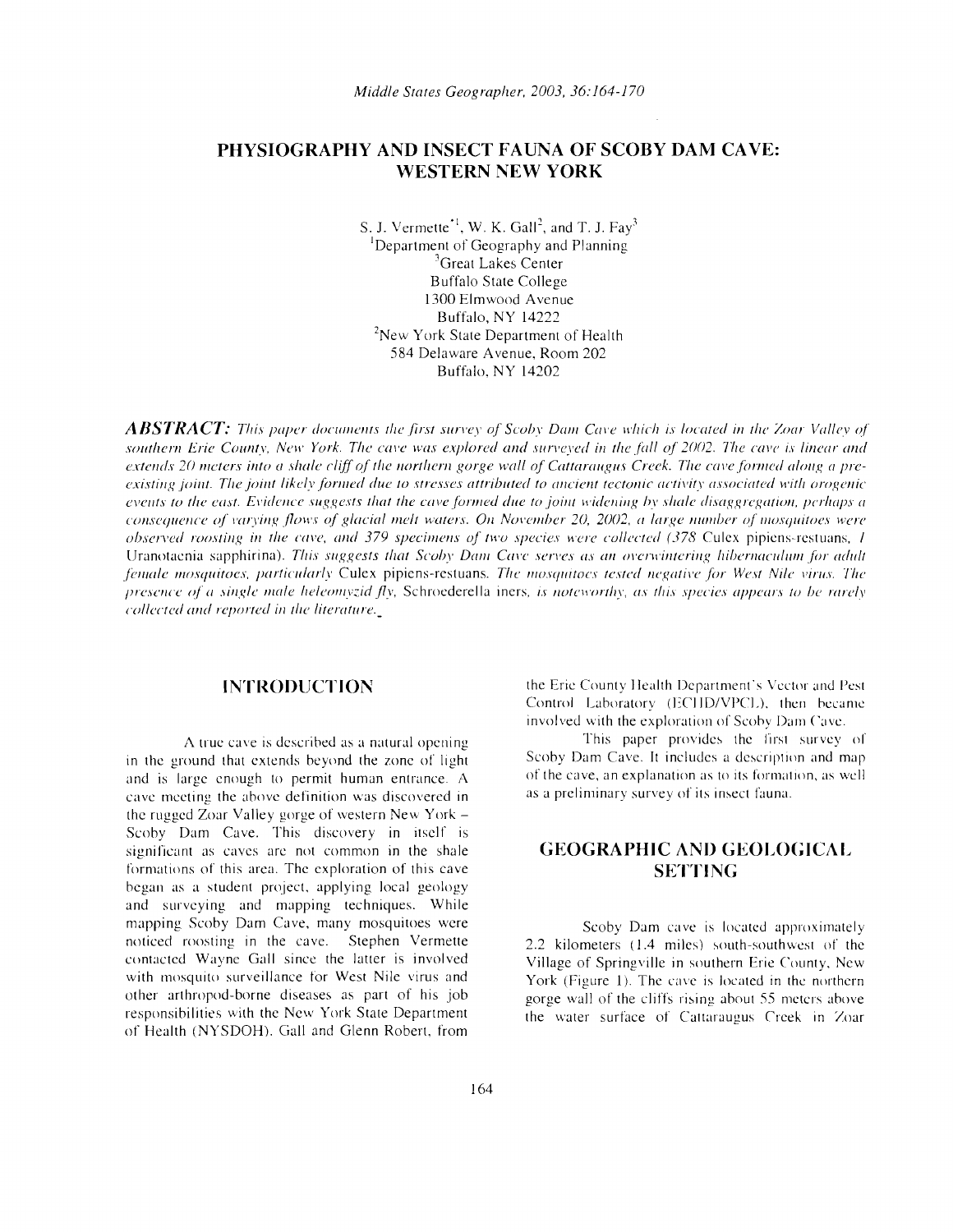

Figure I. Location of Scoby Dan Cave in southern Erie County, NY, along the Cattaraugus River.

Valley, The cave entrance is located about 9 meters above the creek. The rock that makes up the cliff is shale of the Canadaway formation which is Late Devonian in age (Buehler and Tesmer, 1963). These shales formed from mud deposits in a shallow sea covering western New York. The mud was transported westward due to the erosion of highlands to the east, which themselves formed during the late Devonian, associated with the Acadian Orogeny (Buehler and Tesmer, 1963).

### **CAVE EXPLORATION AND MAPPING**

The cave was first identified by a student living in the area, It apparently was a "hangout" for local teenagers. The cave was visited by Vermette and Tim Fay in October 2002. The initial visit revealed a cave entrance obstructed by layers of clay and fallen leaves. A number of days were spent digging out the cave's entrance. The small opening and layering of clay and leaves indicated that the cave had not been visited for several years.

Entrance into the cave proper required traversing a bend followed by a very tight squeeze taken in the head-first position. A 3 meter narrow passage was negotiated by belly sliding through the areas then, the cave opened up vertically reaching a maximum height of just over 3 meters. The cave was measured at 20 meters in length, extending to a water passage, The water passage has yet to be explored the cave runs under water as far as the eye can see and deeper than one can stand. Much of the floor is made up of clay.

The walls and ceilings were wet (dripping at points), On November 20, 2002 the cave temperature was measured at 9.4"C with a hand-held Kestrel weather instrument. The same temperature was recorded off the walls, the ceiling and floor of the cave, with a MiniTemp® infrared surface thermometer (Raytek Model RAYMT 4U). A moist film on all cave surfaces suggested that the relative humidity was at or near  $100\%$ , and measurements recorded a relative humidity of 98.4% (Kestrel Weather Instrument).

Sections of the cave ceilings and walls were covered with fungi (not identified) that appeared bright white when photographed, An interesting feature in the cave was the hanging drops of water. These water drops were entangled in the fibers of the fungi, and took on a near-perfect spherical shape. A resistant rock layer produced a shelf running along each wall of the cave. The space between the shelves is about one meter, allowing room for



Figure 2. Photograph taken inside Scoby Dam Cave. The bright white fungus is shown in the upper lefthand corner wall and ceiling of the cave. Tim Fay is shown standing along between the cave shelves.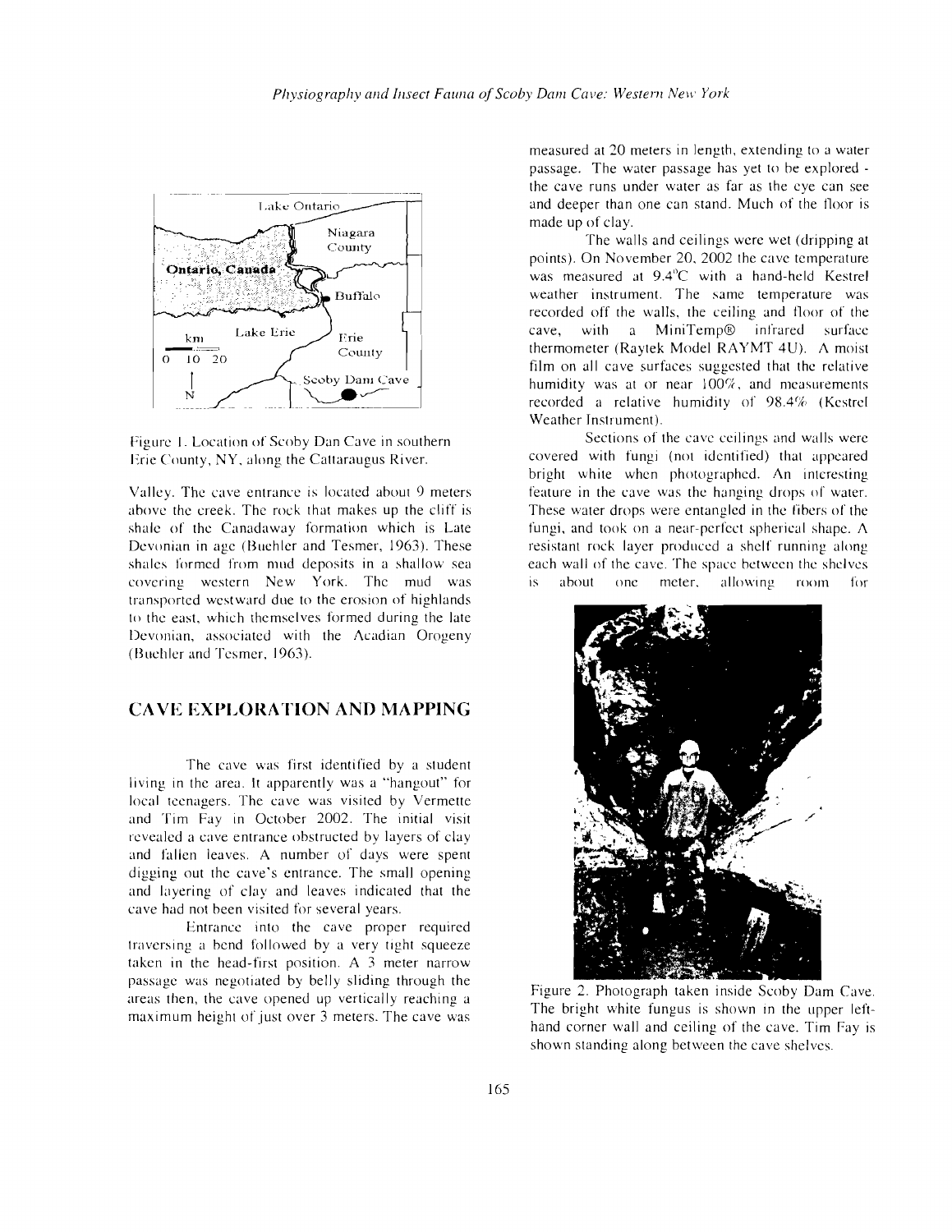

Figure 3. Hand drawn maps of Scoby Dam Cave, showing a plan view  $(A)$  and a profile view  $(B)$ .

maneuverability (Figure 2). Debris associated with human occupancy was also found (e.g. candles, beer cans, etc.), and a make-shift foam raft was found near the back of the cave.

The cave was mapped using a tape and compass survey technique. A compass (Engineer Lensmatic Compass) orientation was first taken at the cave opening, and again along a series of marked stations. The distance between stations was measured using a 10 meter tape measure. The slope of the cave floor was measured using a clinometer (Osmiroid Measuring Set). Careful dimensional measurements were taken of the cave shelf (width and height above the 110m). A cave map is presented in Figure 3.

#### CAVE **FORMATION**

The Cattaraugus Creek gorged formed as rivers flowing off the Appalachian Plateau deepened their channels in response to the lowering of Lake Erie (Lake Warren) to present levels (about 12,000

years ago). The cave is linear in pattern and likely formed along a joint in the rock. The cave's initial strike measured 335 degrees, turning slightly to 350 degrees deeper into the cave. The orientation runs somewhat parallel to the river, thus it is possible that the deepening of the gorge released pressure along the cliff rock, and caused local jointing (Figure 4). The cave's orientation is also similar to joint patterns mapped across western New York (Engelder and Geiser, 1980). A more likely possibility is that the joint forming the cave may have had its genesis with more ancient regional tectonic conditions associated with mountain building to the east (Figure 5).

The cave is formed in shale beds. Clay deposits form much of the cave's floor. While shale beds offer a resistance to the flow of water (low permeability), water flow would be enhanced along joints. The melt waters associated with the Laurentide ice sheet released huge volumes of water that could have flowed through the joint.

The widening of the joint, and thus creation of the cave, may have resulted from dissolution of the rock - typical of limestone caves. In our study of this cave, the shale was subjected to a dilute acid test. The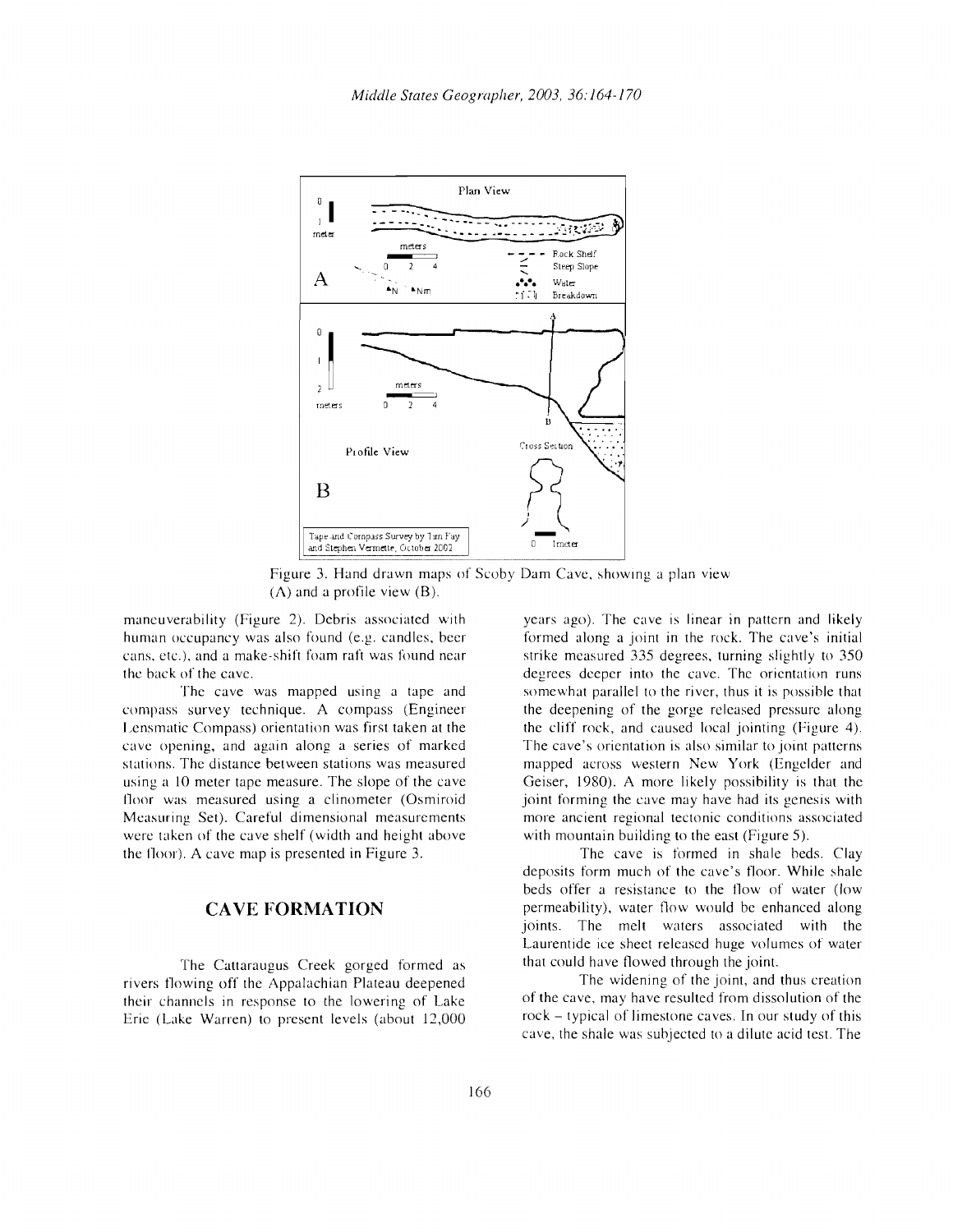

Figure 4. The orientation of Scoby Dam Cave (shown as arrow) in comparison to Cattaraugus Creek. The creek flows from lower right to upper left in the figure. The bridge of US Rt. 219 crosses the Zoar Valley gorge of Cattaraugus Creek immediately upstream of the cave.



Figure 5. The orientation of Scoby Dam Cave in comparison to joint patterns mapped in Western New York (Engelder and Geiser. 1980).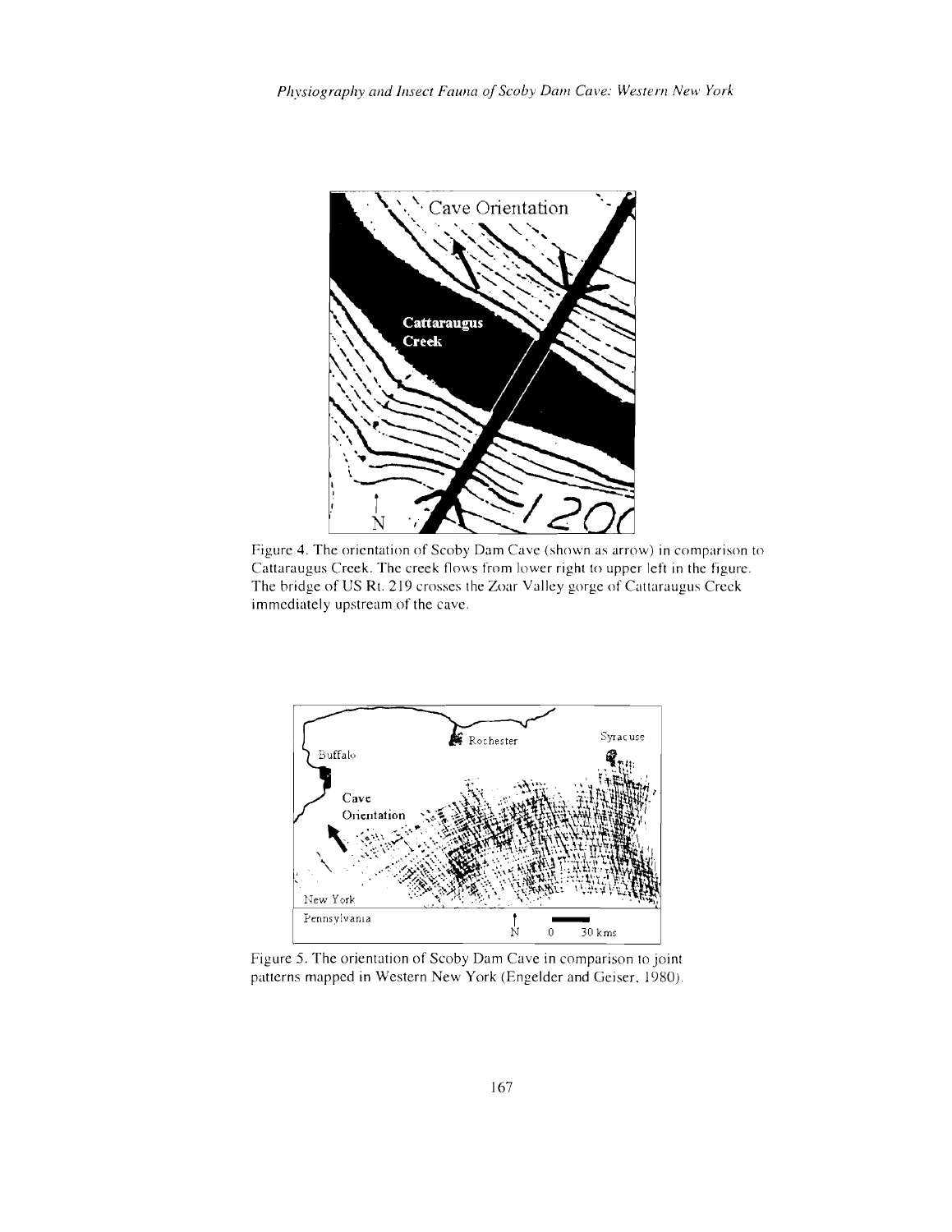absence of any carbonization (no significant calcium<br>carbonate) suggested another mechanism of carbonate) suggested another mechanism of weathering and erosion. The disintegration of shale is usually associated with its wetting and drying, and subsequent swelling and shrinking. Even the changing pressure in pore spaces may cause disaggregation. The action of wetting and drying would be possible in the vadose zone (above the water table). This is a likely scenario for the Scoby Dam Cave, as the deepening of the channel of Cattaraugus Creek would have lowered the local water table. While glacial meltwater would have provided a large volume of water flowing through the joint, the flow through the cave would vary with changing climate (more or less melting water). The shelf indicates different rock resistance to changing water levels in the cave, thus supporting the theory of a vadose environment for cave formation. The presence of clay on the cave tloor offers support for the disaggregation of shale attributed to prior flooding.

## **INSECT FA UNA**

The insect fauna of Scoby Dam Cave was surveyed on November 20, 2002. The most conspicuous insects observed on the ceilings and walls of thc cave, by virtue of their relatively large size (estimated body length 1-2 cm), were immature individuals of a species of cave or camel cricket, *Ceutliaphilus* sp. (order Orthoptera or Grylloptera, family Rhaphidophoridae). These insects are reported to feed mainly on dead and dying invertebrates (Vickery and Kevan, 1985).

JIundreds of adult mosquitoes and smaller numbers of three other species of flies were observed on the ceiling and upper walls of the cave. Flies were collected for about one hour with a Bright Star® battery-powered aspirator (Hausherr's Machine Works, Toms River, NJ). The flies were transported to the Live Animal Laboratory of the Department of Biology at Buffalo State College where they were held at 21-22"C for 14 hours in a 30 em x 30 em screen cage. The cage was covered with Turkish towels saturated with water in an effort to maintain high relative humidity within the cage.

The collection was found to contain 408 individuals representing four families of Diptera as follows:

370 - *Culex pipiens* Linnaeus or *restuans* Theobald (family Culicidae)

8 - *Culex pipiens* Linnaeus

1 - *Uranotaeuia sapphirina* (Osten Sackcn) (family Culicidae)

27 - *Exechiopsis umbratica* (Aldrich) (family Mycetophilidae)

1 - *Corynoptera* sp, (family Sciaridac)

1 - *Schroederella iners* (Meigcn) (family Heleomyzidae)

After the14-hour holding period, 40 flies that had died were removed from the bottom of the screen cage: 37 C. *pipiens-restuans,* I *U. sapphirina,*  1 *Corynoptera* sp., and 1 *S. tncrs.* The culicid and myceptophilid flies that survived were transported to the Erie County Vector and Pest Control Laboratory where they were frozen at -70°C in a REVCO® ultralow temperature upright freezer (Kendro Laboratory Products, Asheville. NC). The mosquitoes were identified under a Leica zoom stereomicroscope as *Culex pipiens-restuans,* and segregated into pools on a chill table and cryolizer (BioQuip Products, Rancho Dominguez. California.). Adults of C. *pipicus* and C. *restuans,* are morphologically difficult to distinguish during routine surveillance because the setae that form diagnostic patterns arc typically rubbed off in trapped specimens, thus explaining why  $370$ specimens were identified as C. *pipiens- restuans*. After removing eight voucher specimens (identified as C. pipiens Linnaeus), seven pools containing 333 c. *Pipiens-restuans* were submitted on dry ice to the Arbovirus Laboratory of the Wadsworth Center of the NYSDOH in Guilderland. The eight voucher specimens of C. *pipicus,* and vouchers of the other four species of dipterans, were deposited in the insect collection of the NYSDOH maintained at the Department of Biology, Buffalo State College.

The seven pools of *Culex pipicus-rcstuuus*  were negative for West Nile virus (WNV) when tested using the method previously described in Shi et al. (2001). Although these pools were negative for WNV, there is a precedent for testing overwintering C. *pipiens* from thermally-buffered natural sites such as Scoby Dam Cave that provide harborage for mosquitoes during the winter. West Nile viral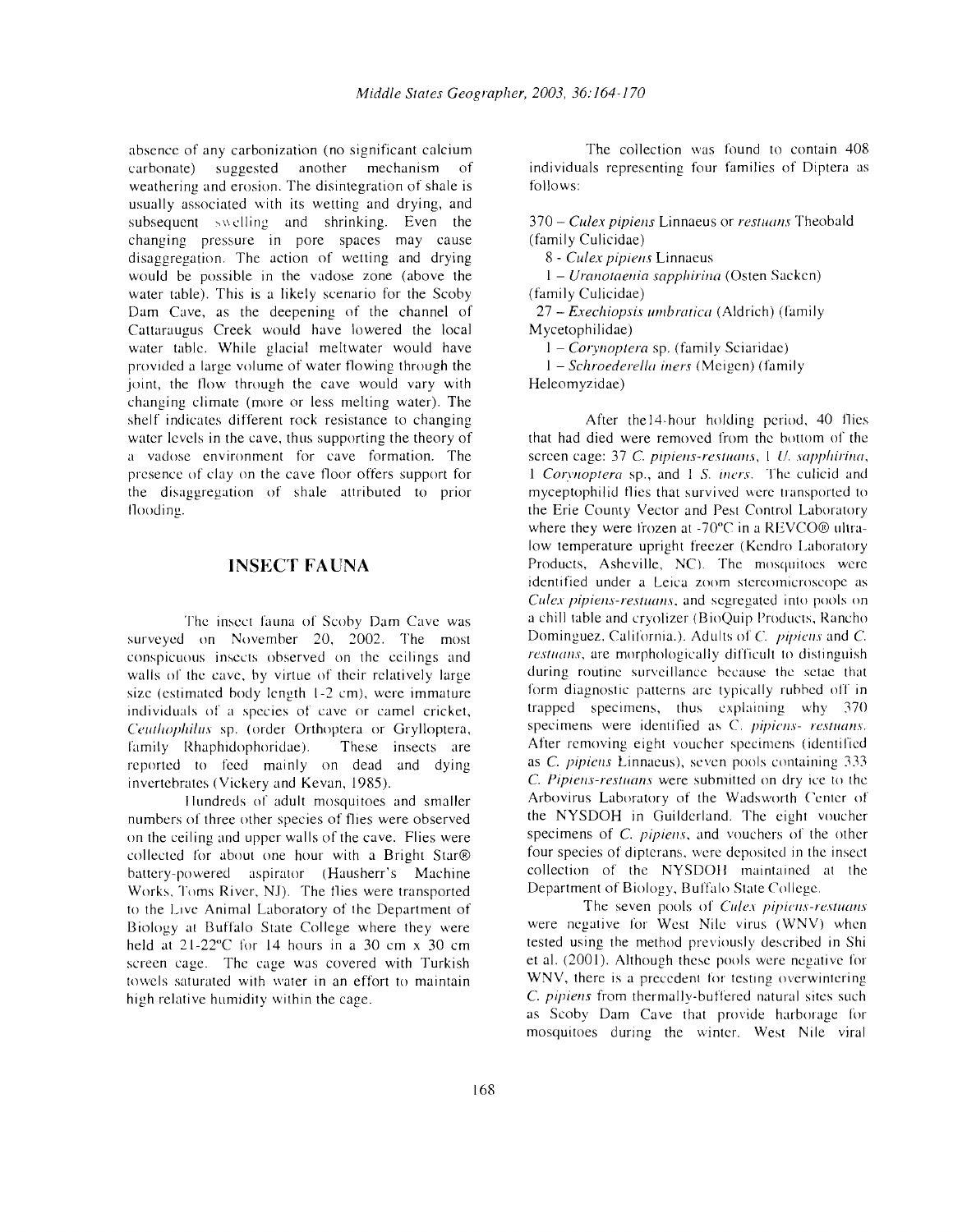ribonucleic acid was detected in three pools, and live WNV was isolated from one pool of overwintering C. pipiens, that were collected from sewer manholes,<br>catch basins, pipe chases, catch basins, pipe chases, unheated/abandoned/historic buildings, etc., in New York City during January and February, 2000 (Nasci et al., 200 I).

The cave crickets observed in Scoby Dam Cave are likely to be regular members of the invertebrate community there, perhaps functioning as scavengers. Like *Culex pipiens, Uranotaenia sapphirina* is known to overwinter in caves and other shelters (Wood, Dang and Ellis, 1979). Thus, although the immature stages of these two mosquitoes likely develop in aquatic habitats elsewhere, Scoby Dam Cave serves as a hibcrnaculum for adult females of these two species.

The larvae of mycetophilid fungus gnats mostly feed on fungi, i.e., are mycetophagous (Vockcroth, 1981). The larvae of sciarid fungus gnats generally feed on fungus as well as decaying plant material and animal excrement (Steffan, 1981). Since at least one species of fungus was observed in the cave (the reflective white fungus on the ceiling). it is possible that one or both species of fungus gnats breed there, Also, since one roosting bat was observed in Scoby Dam Cave on November 20, 2002. and more individuals likely roost in the cave during the warmer months, it is possible that sciarid larvae. in particular. feed on bat excrement. Some species in both families of fungus gnats are known to live mainly or entirely in caves (Steffan, 1981; Vockcroth, 1981). Resolution of the question of whether the two species of fungus gnats actually breed in the cave, or incidentally roost or overwinter there as adults (like the two species of mosquitoes), would depend on finding larvae or pupae of fungus gnats in the cave, and rearing them.

The presence of the single male heleomyzid fly, *Scliroederella iners* (Meigen), is of particular interest because this species appears to be rarely collected. Gill (1962) reports that a specimen was collected alive off snow in November, 1933 (specific date not given), by D. Denning, at Plummer, Minnesota. Garnett and Foote (1966) report having taken one female in a funnel trap placed in the entrance of a woodchuck burrow near Kent, northeastern Ohio, on November *5,* 1963. Thus these two published collection records are chronologically consistent with our record from Scoby Dam Cave on November 20, 2002. Larvae of heleomyzid flies, in general, are found in many types of decaying plant and animal matter, and are known to occur in bat caves, excrement, and fungi, as well as other habitats or substrate types (Gill and Peterson, J987).

### **CONCLUSIONS**

Scoby Dam Cave is a linear cave formed in shale beds of the Canadaway Formation. The cave is 20 meters in length (ending at an unexplored length of water passage), with a width of about 2 meters and a maximum height of 3 meters. It is likely that the cave formed along a joint that itself can be attributed either to the formation of the gorge of Cattaraugus River (unloading) or to tectonic activity (matching joint orientations mapped in Western New York). Shale expansion and contraction causing disaggregation is the most likely explanation for joint enlargement. This would have taken place in the vadose zone. associated WIth the down-cutting of Cattaraugus Creek and a varying flow of glacial mclt waters through the joint.

Six insect species were identified in the cave. The presence of 378 specimens of *Culex pipiens-restuans* and one specimen of *Uranotacnia sapphirina* on November 20. 2002. suggests that Scoby Dam Cave serves as an overwintering hibernaculurn for adult females of these two species of mosquitoes. Seven pooled samples of the *Culex* mosquitoes tested negative lor West Nile virus The presence of a single male heleomyzid fly, *Sctirocderella iners,* is noteworthy, as this species appears to be rarely collected and reported in the literature.

#### A**CKNOWLEDGElVIENTS**

The authors wish to thank Glenn Robert, Vector and Pest Control Laboratory. Erie County Health Department, (VPCL/ECHD), Buffalo, for his assistance with fieldwork, and identifying and processing the mosquito pools. Jason Kirk and Elizabeth Steele Zaepfel of the VPCL/ECHD also assisted in identifying and pooling the mosquitoes.